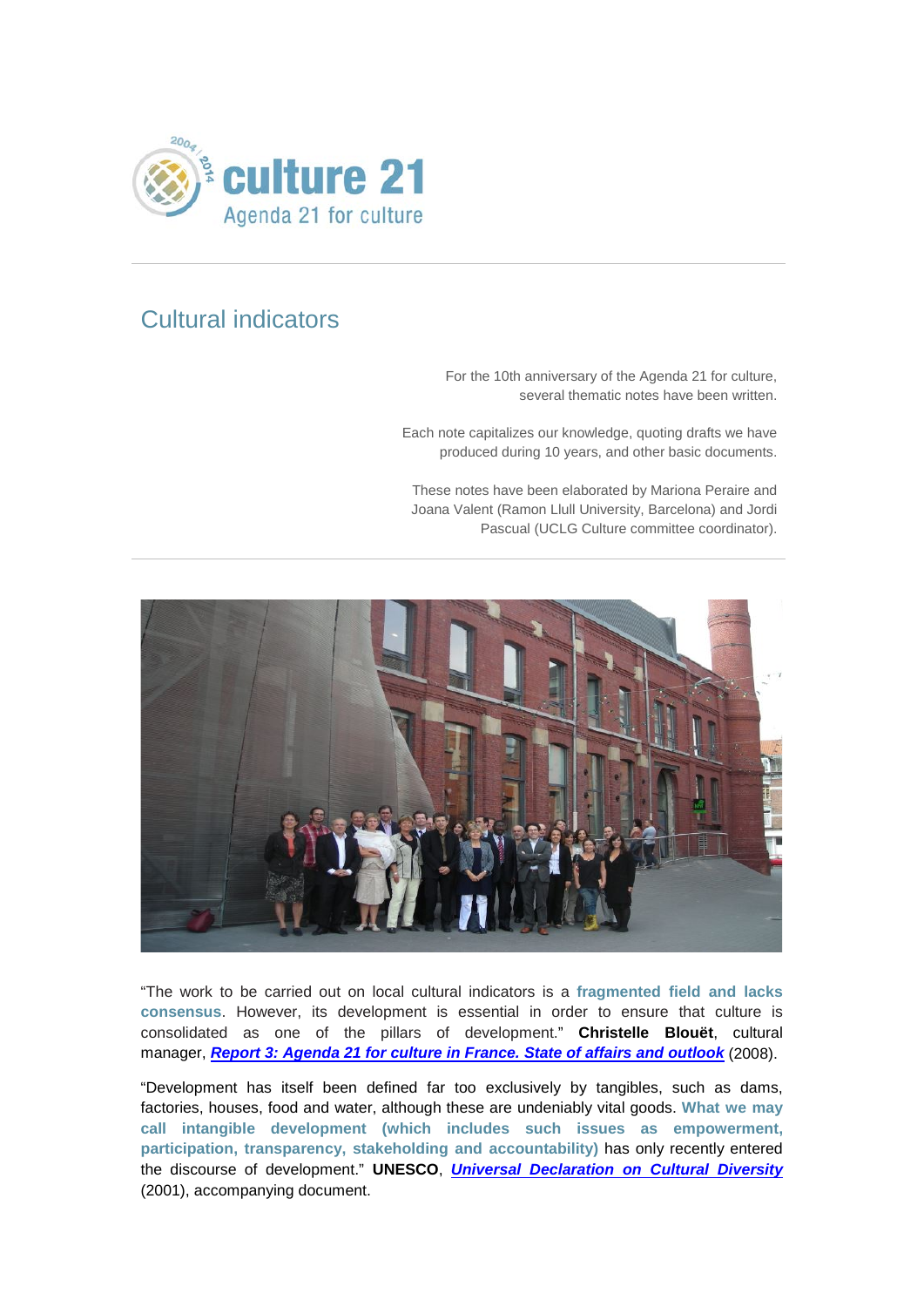"**Culture seen purely in terms of figures is nothing more than a metro passageway**, where the best equipment or plan is that which gets the highest number of people through a given point in the shortest time possible." **Jordi Martí**, Councillor for culture, Barcelona City Council President of UCLG's Committee on culture and **Carles Giner**, Executive Secretary, Barcelona Culture Council, in **["If the Agenda 21 for culture is the answer, what was the](http://www.agenda21culture.net/index.php/fr/47-official-documentation/rapports/371-rapport-5-villes-cultures-et-developpements-un-rapport-pour-souligner-le-cinquieme-anniversaire-de-l-agenda-21-de-la-culture)  [question?"](http://www.agenda21culture.net/index.php/fr/47-official-documentation/rapports/371-rapport-5-villes-cultures-et-developpements-un-rapport-pour-souligner-le-cinquieme-anniversaire-de-l-agenda-21-de-la-culture)**, *Report 5: Cities, cultures and developments. A report that marks the fifth anniversary of Agenda 21 for culture* (2009).

"If what we measure is only audiences and rankings (for sales, visitors, seats filled, tickets sold, miles of queues, etc.) then we do not need to worry about **excellence**. "**Jordi Martí**, Councillor for culture, Barcelona City Council President of UCLG's Committee on culture and **Carles Giner**, Executive Secretary, Barcelona Culture Council, in **["If the Agenda 21 for](http://www.agenda21culture.net/index.php/fr/47-official-documentation/rapports/371-rapport-5-villes-cultures-et-developpements-un-rapport-pour-souligner-le-cinquieme-anniversaire-de-l-agenda-21-de-la-culture)  [culture is the answer, what was the question?"](http://www.agenda21culture.net/index.php/fr/47-official-documentation/rapports/371-rapport-5-villes-cultures-et-developpements-un-rapport-pour-souligner-le-cinquieme-anniversaire-de-l-agenda-21-de-la-culture)**, *Report 5: Cities, cultures and developments. A report that marks the fifth anniversary of Agenda 21 for culture* (2009).

"The **lack of consideration** of the cultural dimension of development is hindering the possibility of achieving sustainable development, peace and wellbeing." UCLG Declaration, *Culture: Fourth [Pillar of Sustainable Development](http://www.agenda21culture.net/index.php/documents/culture-the-fourth-pillar-of-sustainability)* (2010).

"The quantitative criteria of sustainable development often seem cold and technical compared to the **criteria of art and artistic practice**, which need to be more sensitive. Actors of culture and sustainable development have to fight against this prior absence of language and common methods for working together." **Catherine Cullen**, Councilor for culture, Lille City Council, and vice-president of the Committee on culture of United Cities and Local Governments – UCLG, in **["The City of Lille and the Agenda 21 for culture"](http://www.agenda21culture.net/index.php/46-official-documentation-all/reports-all/365-report-5-cities-cultures-and-developments-a-report-that-marks-the-fifth-anniversary-of-agenda-21-for-culture)**, *Report 5: Cities, cultures and developments. A report that marks the fifth anniversary of Agenda 21 for culture* (2009).

**"The main things in sustainable development are the expertise of knowledge and the expertise of experience**. We will have to work on notions of indicators that count differently, that do not quantify everything and, especially, that make sense to everyone." **Hélène Combe**, quoted by Christelle Blouët in *[Report 3: Agenda 21 for culture in France. State of](http://www.agenda21culture.net/index.php/46-official-documentation-all/reports-all/367-report-3-agenda-21-for-culture-in-france-state-of-affairs-and-outlook)  [affairs and outlook](http://www.agenda21culture.net/index.php/46-official-documentation-all/reports-all/367-report-3-agenda-21-for-culture-in-france-state-of-affairs-and-outlook)* (2008).

"A person, in the hands of the tyranny of **cultural statistics**, is a visitor, the spectre of someone who at a particular time has been to a place. At most we know if they are a man or a woman, a local or a visitor, a schoolchild or a retiree. We know nothing, however, about the impact of the work on their life, about their feelings, about how they interacted with the thing they "have visited", about whether on coming out they were or were not the same person as the one who went in." **Jordi Martí**, Councillor for culture, Barcelona City Council President of UCLG's Committee on culture and **Carles Giner**, Executive Secretary, Barcelona Culture Council, in **["If the Agenda 21 for culture is the answer, what was the question?"](http://www.agenda21culture.net/index.php/fr/47-official-documentation/rapports/371-rapport-5-villes-cultures-et-developpements-un-rapport-pour-souligner-le-cinquieme-anniversaire-de-l-agenda-21-de-la-culture)**, *Report 5: Cities, cultures and developments. A report that marks the fifth anniversary of Agenda 21 for culture* (2009).

"The quantitative indicators imposed tend to empty the policies of their meaning. The **Agenda 21 for culture and the Committee on culture can make a major contribution to the definition of the framework of the assessment**, as profitable for local cultural policies as for national ones, however little the agents in the sector may want to look current reality in the face and embark on this road with true determination, aware of the urgency of such an undertaking." **Hélène Combe**, quoted by Christelle Blouët in *[Report 3: Agenda 21 for](http://www.agenda21culture.net/index.php/46-official-documentation-all/reports-all/367-report-3-agenda-21-for-culture-in-france-state-of-affairs-and-outlook)  [culture in France. State of affairs and outlook](http://www.agenda21culture.net/index.php/46-official-documentation-all/reports-all/367-report-3-agenda-21-for-culture-in-france-state-of-affairs-and-outlook)* (2008).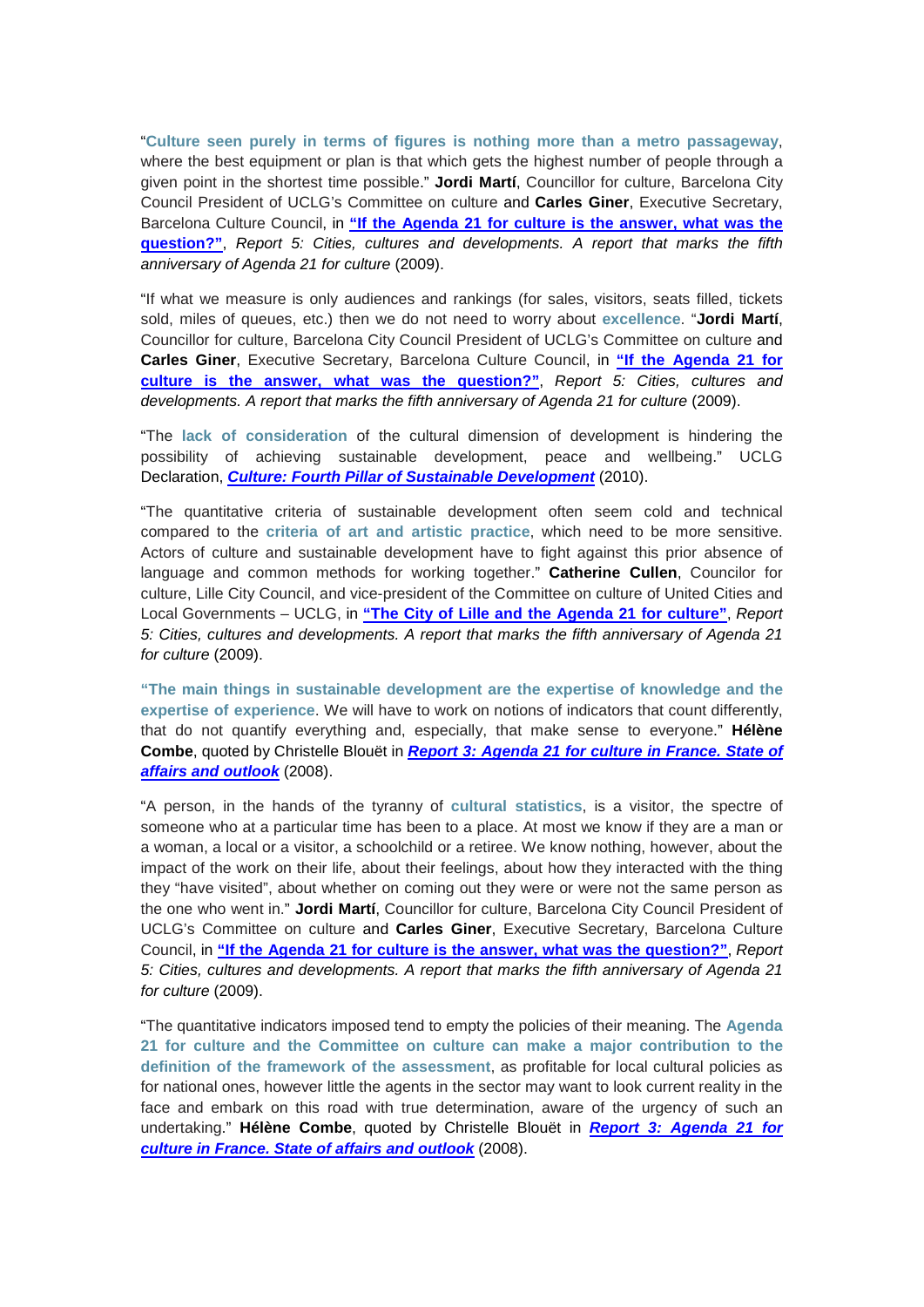"In a medium-term perspective and to monitor results efforts in the area of culture and development, including notably the implementation of the 2005 UNESCO Convention**, the (Sustainable) Human Development Indicator should be developed further**, elaborating its Cultural Diversity dimension or coupling it with a *Cultural Diversity Indicator*." **Christine Merkel**, Head of the Division for Culture and Memory of the World of the German, Commission for UNESCO, Coordinator of the German Coalition for Cultural Diversity and Vice-Chair of the Council of Europe Culture Committee, in **["Urban vitality and cultural](http://www.agenda21culture.net/index.php/fr/47-official-documentation/rapports/371-rapport-5-villes-cultures-et-developpements-un-rapport-pour-souligner-le-cinquieme-anniversaire-de-l-agenda-21-de-la-culture)  [ecology. The Agenda 21 for culture: the years ahead"](http://www.agenda21culture.net/index.php/fr/47-official-documentation/rapports/371-rapport-5-villes-cultures-et-developpements-un-rapport-pour-souligner-le-cinquieme-anniversaire-de-l-agenda-21-de-la-culture)**, *Report 5: Cities, cultures and developments. A report that marks the fifth anniversary of Agenda 21 for culture* (2009).

"The Agenda 21 recommends to the United Nations Development Programme (UNDP) to **deepen its analysis of culture and development and incorporate cultural indicators** into the calculation of the human development index (HDI)." **[Agenda 21 for culture](http://www.agenda21culture.net/index.php/documents/agenda-21-for-culture)**.



"In Lille, we have been carrying out a quantitative evaluation of our culture policy for some time now (covering aspects such as figures on use, fulfilment of specifications). We analyse the variety of the cultural programme and the cultural targets, the opportunities for inhabitants to take part in the drafting of the culture policy, and the presence of artists in the city, etc. Moreover, we believe that the quality of a culture policy is expressed through a **permanent exchange between culture and the other areas of public action**." **Catherine Cullen**, Councilor for culture, Lille City Council, and vice-president of the Committee on culture of United Cities and Local Governments – UCLG, in **["The City of Lille and the Agenda 21 for](http://www.agenda21culture.net/index.php/46-official-documentation-all/reports-all/365-report-5-cities-cultures-and-developments-a-report-that-marks-the-fifth-anniversary-of-agenda-21-for-culture)  [culture"](http://www.agenda21culture.net/index.php/46-official-documentation-all/reports-all/365-report-5-cities-cultures-and-developments-a-report-that-marks-the-fifth-anniversary-of-agenda-21-for-culture)**, *Report 5: Cities, cultures and developments. A report that marks the fifth anniversary of Agenda 21 for culture* (2009).

**"Buenos Aires proposes the preparation of a Cultural Mapping that contributes to the development of local cultural policies in Buenos Aires**, providing new qualitative and quantitative indicators. The following stages are proposed: 1) identification of cultural infrastructure, 2) identification of cultural actors, 3) analysis of the information, 4) creation and dissemination of a digital map of free access for the inhabitants of the city, and 5) publishing, archiving and dissemination of the cultural information obtained." **Web Agenda 21 for culture**, **Our fund for culture [local governance: "Cultural mapping of the city of Buenos](http://www.agenda21culture.net/index.php/54-official-documentation-all/projects-all/390-buenos-aires-argentina-cultural-mapping-of-the-city-of-buenos-aires)  [Aires"](http://www.agenda21culture.net/index.php/54-official-documentation-all/projects-all/390-buenos-aires-argentina-cultural-mapping-of-the-city-of-buenos-aires)**.